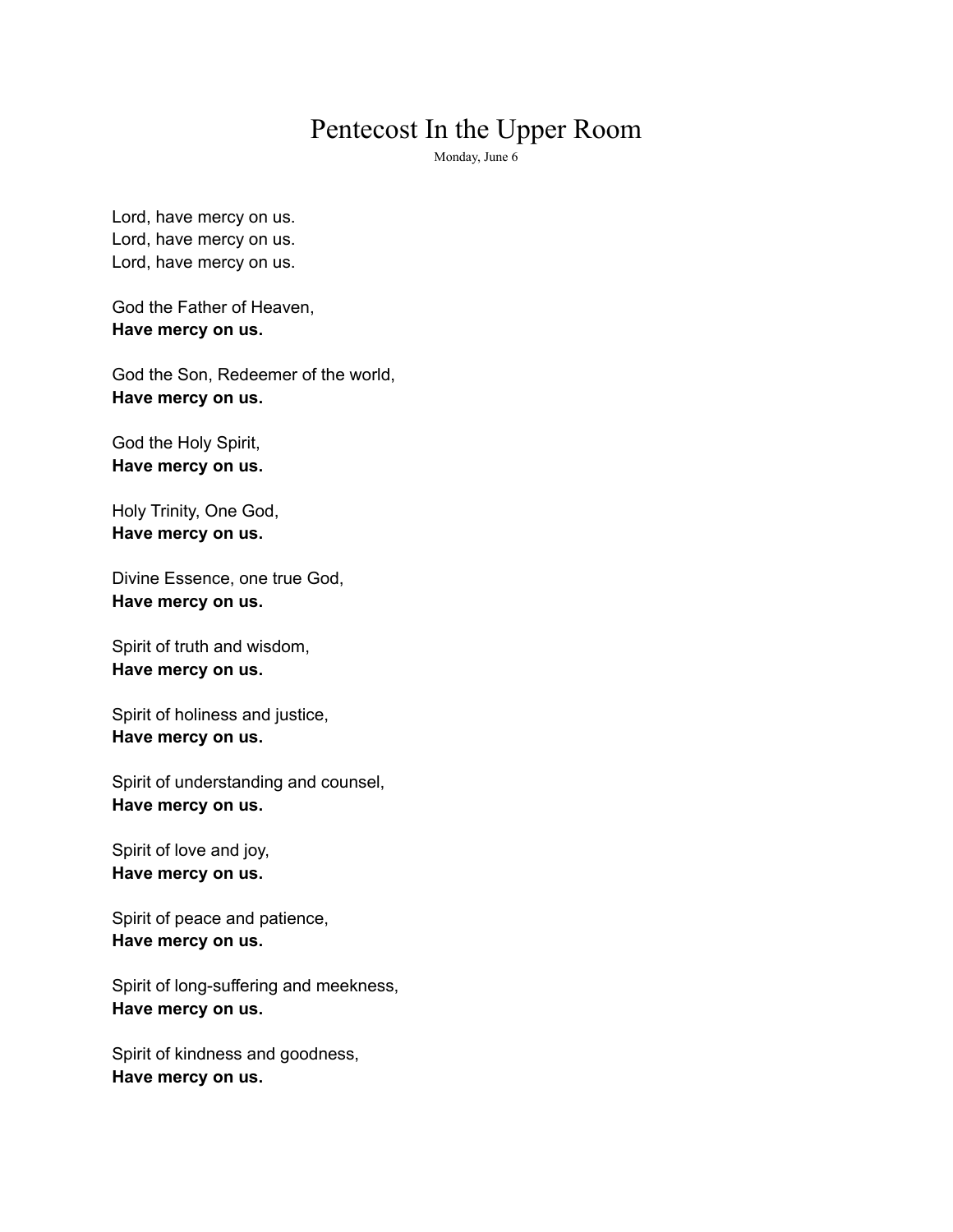Love of the Father and the Son, **Have mercy on us.**

Love and life of saintly souls, **Have mercy on us.**

Fire ever burning, **Have mercy on us.**

Living water to quench the thirst of hearts, **Have mercy on us.**

From all evil, **Deliver us, O Holy Spirit.**

From all impurity of soul and body, **Deliver us, O Holy Spirit.**

From all gluttony and sensuality, **Deliver us, O Holy Spirit.**

From all attachments to the things of the earth, **Deliver us, O Holy Spirit.**

From all hypocrisy and pretense, **Deliver us, O Holy Spirit.**

From all imperfections and deliberate faults, **Deliver us, O Holy Spirit.**

From our own will, **Deliver us, O Holy Spirit.**

From slander, **Deliver us, O Holy Spirit.**

From deceiving our neighbors, **Deliver us, O Holy Spirit.**

From our passions and disorderly appetites, **Deliver us, O Holy Spirit.**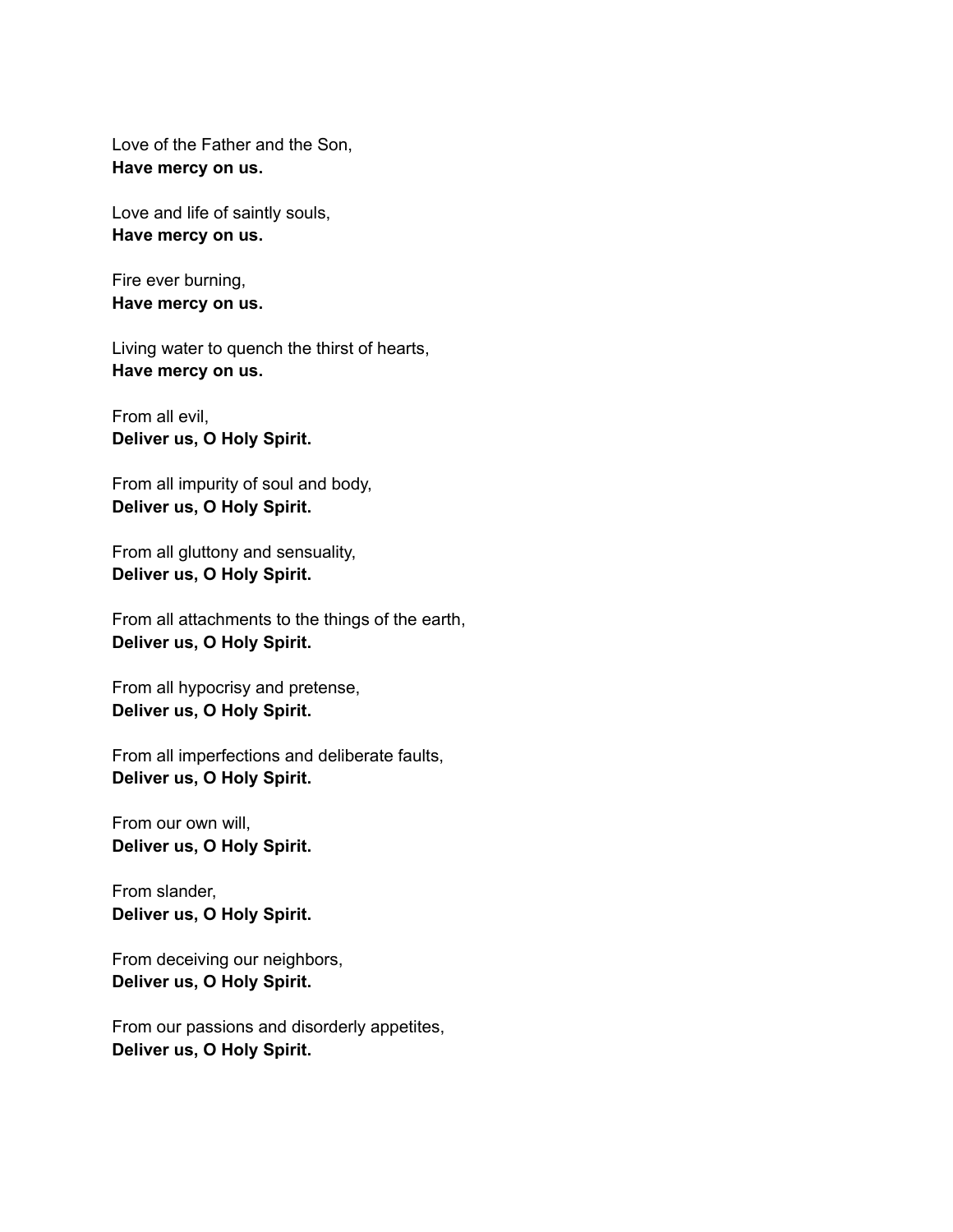From our inattentiveness to Your holy guidance, **Deliver us, O Holy Spirit.**

From despising little things, **Deliver us, O Holy Spirit.**

From indulgence and malice, **Deliver us, O Holy Spirit.**

From love of comfort and luxury, **Deliver us, O Holy Spirit.**

From wishing to seek or desire anything other than You, **Deliver us, O Holy Spirit.**

From everything that displeases You, **Deliver us, O Holy Spirit.**

Most loving Father, **Forgive us.**

Divine Word, **Have pity on us.**

Holy and Divine Spirit, **Do not depart from us.**

Lamb of God, Who takes away the sins of the world, **Send us the divine Comforter.**

Lamb of God, Who takes away the sins of the world, **Fill us with the gifts of Your Spirit.**

Lamb of God, Who takes away the sins of the world, **Make the fruit of the Holy Spirit increase within us.**

Come, O Holy Spirit, fill the hearts of Your faithful people, **And enkindle in us the fire of Your love.**

Send forth Your Spirit and we shall be made new, **And You shall renew the face of the earth.**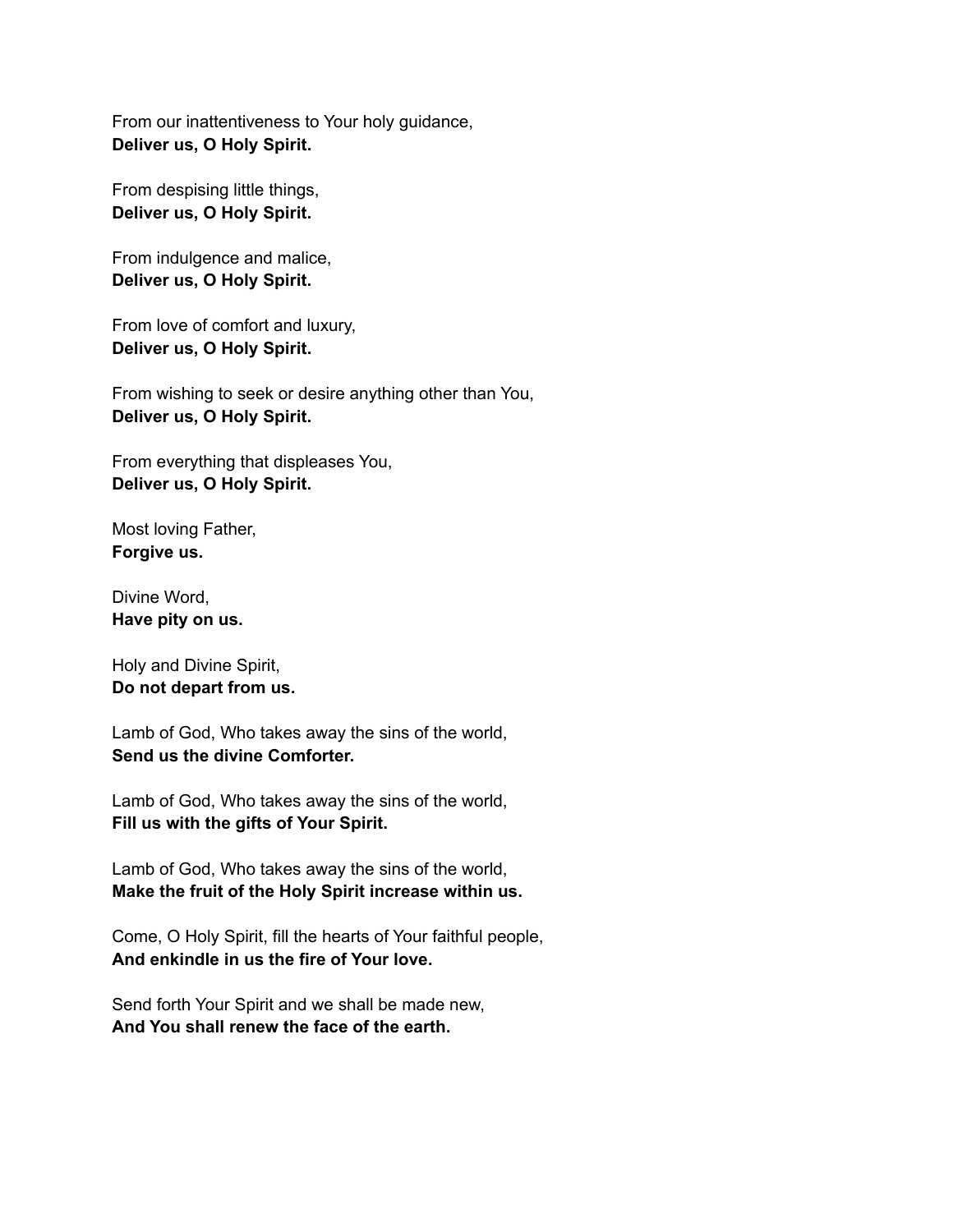God, Who by the light of the Holy Spirit instructed the hearts of the faithful, grant us by the same Spirit to be truly wise and ever to rejoice in His mercy and grace. Through Jesus Christ our Lord, **Amen.**

Let us pray the prayer Jesus taught us to pray. **Our Father who art in heaven Hallowed be thy name Thy kingdom come Thy will be done On earth as it is in heaven Give us this day our daily bread Forgive us our trespasses As we forgive those who trespass against us And lead us not into temptation But deliver us from evil For thine is the kingdom and the power and the glory forever. Amen.**

Come, Creator Spirit, visit the minds of those who are yours, **Baptize us in faith.**

Fill with heavenly grace the hearts that you have made, **Baptize us in hope.**

You who are named the Paraclete, gift of God most high, **Baptize us in love.**

Living fountain, fire, love and anointing for the soul, **Consume us with your presence.**

You are sevenfold in your gifts, you are finger of God's right hand, **Multiply your gifts among us.**

You, the Father's solemn promise putting words upon our lips, **May we speak of your mighty works.**

Kindle a light in our senses, pour love into our hearts, **Produce in us your fruit.**

Infirmities of this body of ours overcoming with strength secure, **Strengthen us today.**